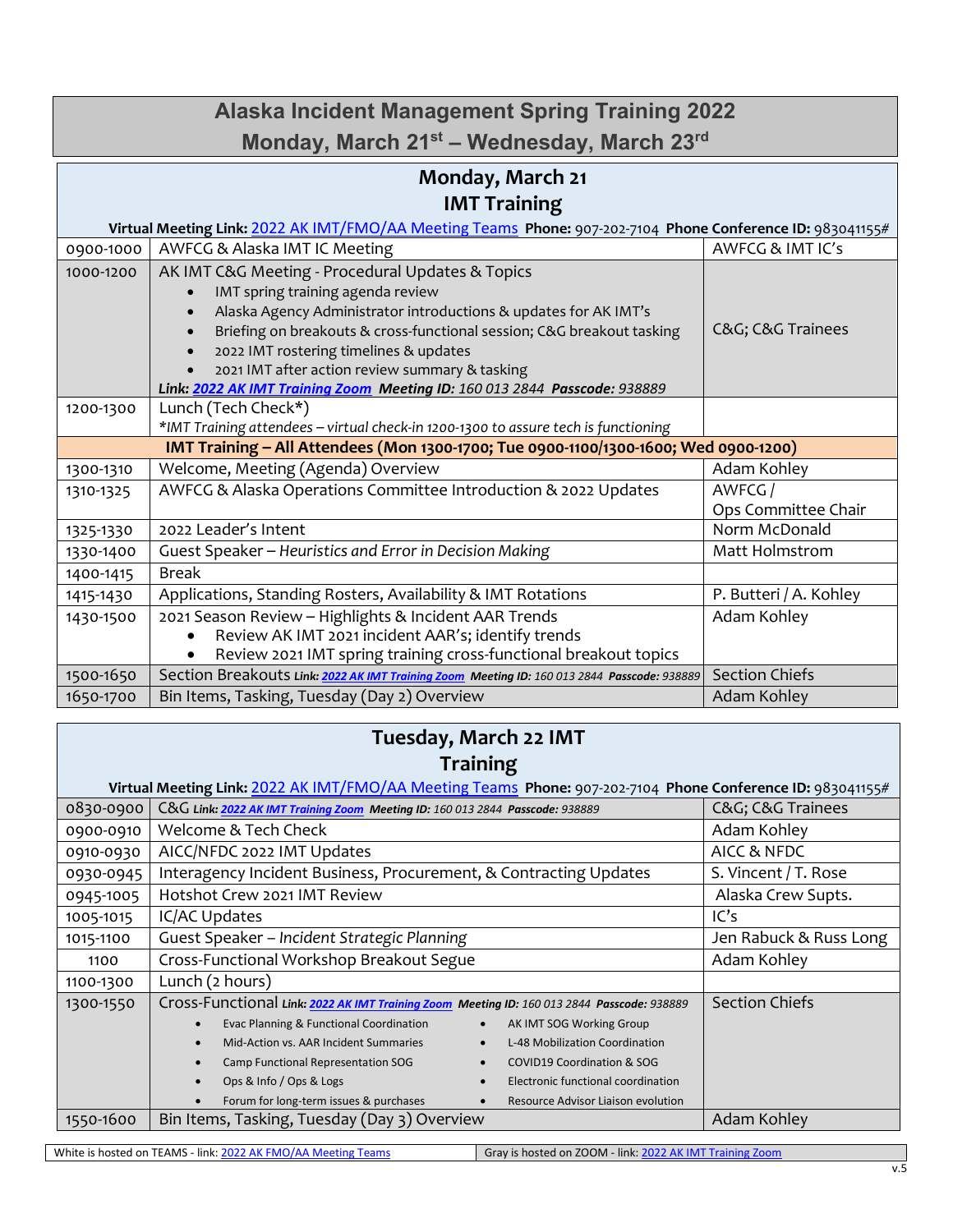| Wednesday, March 23, 0900-1200<br><b>IMT Training</b>                                                      |                                                                                                   |                                                          |                                                |
|------------------------------------------------------------------------------------------------------------|---------------------------------------------------------------------------------------------------|----------------------------------------------------------|------------------------------------------------|
| Virtual Meeting Link: 2022 AK IMT/FMO/AA Meeting Teams Phone: 907-202-7104 Phone Conference ID: 983041155# |                                                                                                   |                                                          |                                                |
| 0830-0900                                                                                                  | C&G Link: 2022 AK IMT Training Zoom Meeting ID: 160 013 2844 Passcode: 938889                     |                                                          | C&G C&G Trainees                               |
| 0900-1000                                                                                                  | Section Breakouts Link: 2022 AK IMT Training Zoom Meeting ID: 160 013 2844 Passcode: 938889       |                                                          | <b>Section Chiefs</b>                          |
| 1000-1010                                                                                                  | Welcome & Tech Check                                                                              |                                                          | Adam Kohley                                    |
| 1010-1100                                                                                                  | Sections Report Out<br>Highlight Cross-Functional Concerns<br>Provide Functional IMRR Update<br>٠ |                                                          | <b>Section Chiefs</b>                          |
| 1100-1145                                                                                                  | AAR, Bin Items, Tasking, & Moving Forward                                                         |                                                          | Adam Kohley                                    |
| 1145-1200                                                                                                  | IC Closing Comments                                                                               |                                                          | Peter Butteri,<br>Ed Sanford,<br>Norm McDonald |
| 1200                                                                                                       | Adjourn                                                                                           |                                                          |                                                |
|                                                                                                            | White is hosted on TEAMS - link: 2022 AK FMO/AA Meeting Teams                                     | Gray is hosted on ZOOM - link: 2022 AK IMT Training Zoom |                                                |

## **Agency Administrator/ FMO/ Alaska Fire Science Consortium (AFSC) Joint Meeting Wednesday, March 23rd to Friday, March 25th 2022**

| Wednesday - March 23, 1300-1600<br>Virtual Meeting Link: 2022 AK IMT/FMO/AA Meeting Teams Phone: 907-202-7104 Phone Conference ID: 983041155# |                                                        |                                                                                                                                                                                                                                                                                                                              |
|-----------------------------------------------------------------------------------------------------------------------------------------------|--------------------------------------------------------|------------------------------------------------------------------------------------------------------------------------------------------------------------------------------------------------------------------------------------------------------------------------------------------------------------------------------|
| 1300                                                                                                                                          | <b>Welcome and Introductions</b>                       | Brian Haugen, Howie Kent, Abe Davis                                                                                                                                                                                                                                                                                          |
| 1305                                                                                                                                          | <b>AWFCG Overview and Updates</b>                      | Charlie Sink/Sue Rodman                                                                                                                                                                                                                                                                                                      |
| 1315                                                                                                                                          | Agency Management Updates (10:00<br>minutes)           | NMAC-Shane McDonald<br>BLM/AFS- Kyle Cowan<br>DNR - Norm McDonald<br>USFWS - Bob Narus<br>NPS - Chuck Russell<br>USFS - Bobette Rowe<br>BIA - Tom St Clair<br>ADF&G - Sue Rodman<br>ADEC- Paul Goodfellow<br>TCC - William Putnam<br>Chugachmuit - Charlie Sink<br>AVCP - Paige Jones<br>Alaska Fire Chiefs - Michael Keenan |
| 1500                                                                                                                                          | <b>Break</b>                                           |                                                                                                                                                                                                                                                                                                                              |
| 1515                                                                                                                                          | Welcome and Introductions, AFSC news and<br>updates    | Alison York, Mitch Burgard, Sarah Trainor                                                                                                                                                                                                                                                                                    |
| 1530                                                                                                                                          | Fire Weather, Predictive Services<br>Seasonal Outlooks | Heidi Strader/Eric Stevens/Chris Moore                                                                                                                                                                                                                                                                                       |
| 1600                                                                                                                                          | BUI Forecast for fire season 2022                      | Cece Borries-Strigle, UAF                                                                                                                                                                                                                                                                                                    |

v.5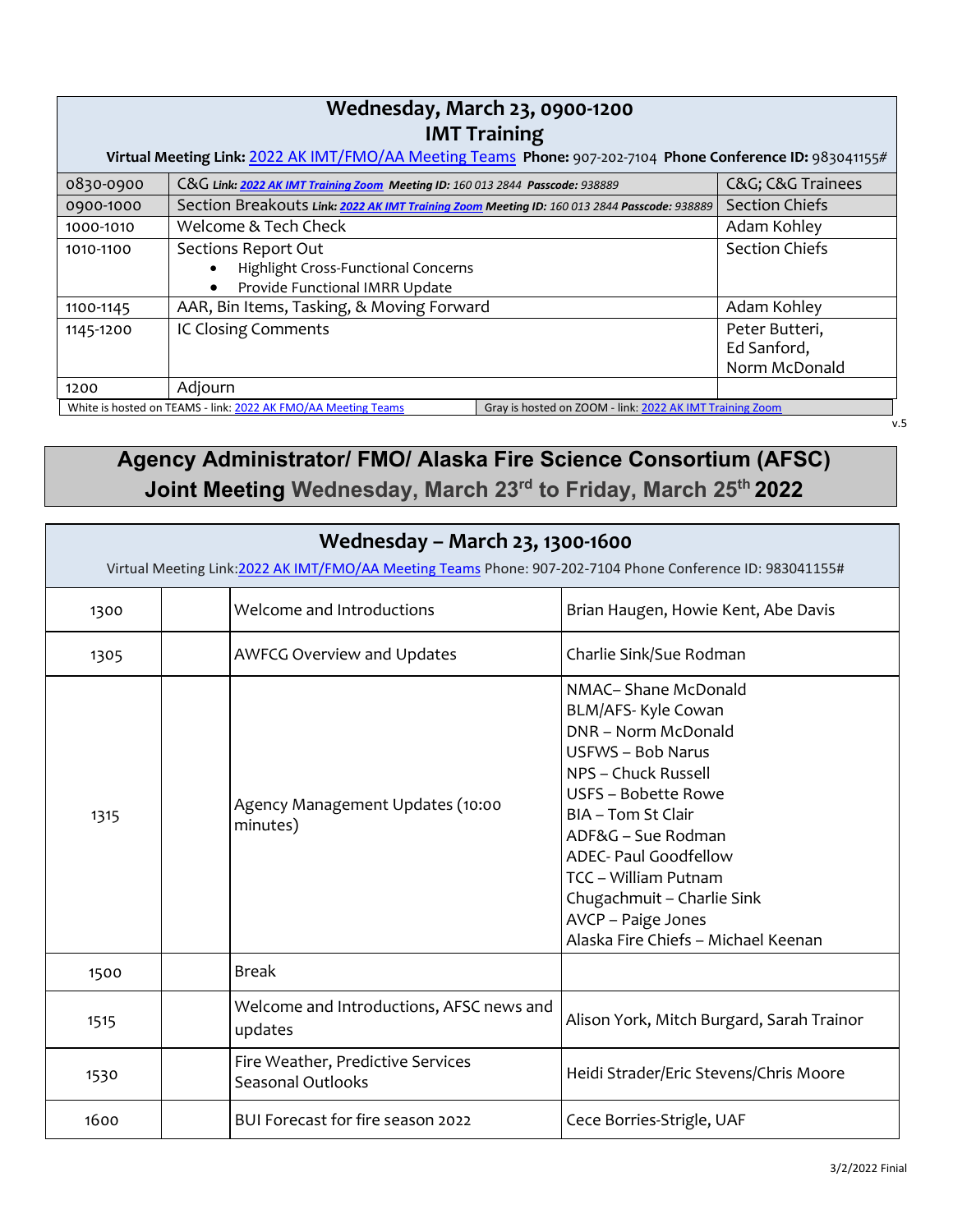| Continued Wednesday - March 23, 1620-1700<br>Virtual Meeting Link:2022 AK IMT/FMO/AA Meeting Teams Phone: 907-202-7104 Phone Conference ID: 983041155# |                                                        |                                 |
|--------------------------------------------------------------------------------------------------------------------------------------------------------|--------------------------------------------------------|---------------------------------|
| 1620                                                                                                                                                   | <b>Lightning Projects</b>                              | Uma Bhatt                       |
| 1640                                                                                                                                                   | Fire and Climate: AK CASC post-doctoral<br>fellowships | Chris Waigl and Adam Young, UAF |
| 1700                                                                                                                                                   | Adjourn                                                |                                 |

| Thursday - March 24, 830 -1630       |                                                                                                            |                                                                                                                                                            |
|--------------------------------------|------------------------------------------------------------------------------------------------------------|------------------------------------------------------------------------------------------------------------------------------------------------------------|
| <b>Agency Administrator/FMO/AFSC</b> |                                                                                                            |                                                                                                                                                            |
|                                      | Virtual Meeting Link: 2022 AK IMT/FMO/AA Meeting Teams Phone: 907-202-7104 Phone Conference ID: 983041155# |                                                                                                                                                            |
| 0830                                 | Welcome and Introductions                                                                                  | Brian Haugen, Howie Kent, Abe Davis                                                                                                                        |
| 845                                  | <b>BLM FA Guest Speaker</b>                                                                                | Glen Claypool                                                                                                                                              |
| 915                                  | IROC and InFORM                                                                                            | Jennifer Humphrey and Teresa Rose                                                                                                                          |
| 945                                  | News you can use                                                                                           | Randi Jandt, AFSC                                                                                                                                          |
| 1015                                 | Break                                                                                                      |                                                                                                                                                            |
| 1030                                 | GIS and Alaska Known Sites Update                                                                          | Jen Jenkins<br>GIS and Data management committee                                                                                                           |
| 1100                                 | Shovel Creek Story map                                                                                     | Zav Grabinski                                                                                                                                              |
| 1115                                 | NICC, AICC, AK DNR Dispatch update                                                                         | Ray Crowe, Hillary Shook, Teresa Rose                                                                                                                      |
| 1145                                 | Alaska Department of Fish and Game Stream<br>Crossings & Water withdrawal                                  | <b>Nik Nichols</b>                                                                                                                                         |
| 1200                                 | Lunch                                                                                                      |                                                                                                                                                            |
| 1300                                 | Operations update: Agency crews, Smoke<br>jumpers, FSS, and IA resources                                   | Alaska Division of Forestry: Ed Sanford<br>BLM Alaska Fire Service: Jake Dollard<br>U.S. Forest Service: Bobette Rowe<br><b>AWFCG Operations Committee</b> |
| 1400                                 | 2022 Complex Incident Management Update                                                                    | Jesse Bender                                                                                                                                               |
| 1430                                 | State of Alaska and Alaska Fire Service Aviation                                                           | Rob Hoecher, Tom Kubichek, Dustin Wessel                                                                                                                   |
| 1500                                 | AK EFF Crew Update and Contract Crews                                                                      | Hudson Plass and Gordon Amundson                                                                                                                           |
| 1545                                 | <b>ANCSA for Fire Managers</b>                                                                             | Christy Favorite                                                                                                                                           |
| 1630                                 | Adjourn                                                                                                    |                                                                                                                                                            |